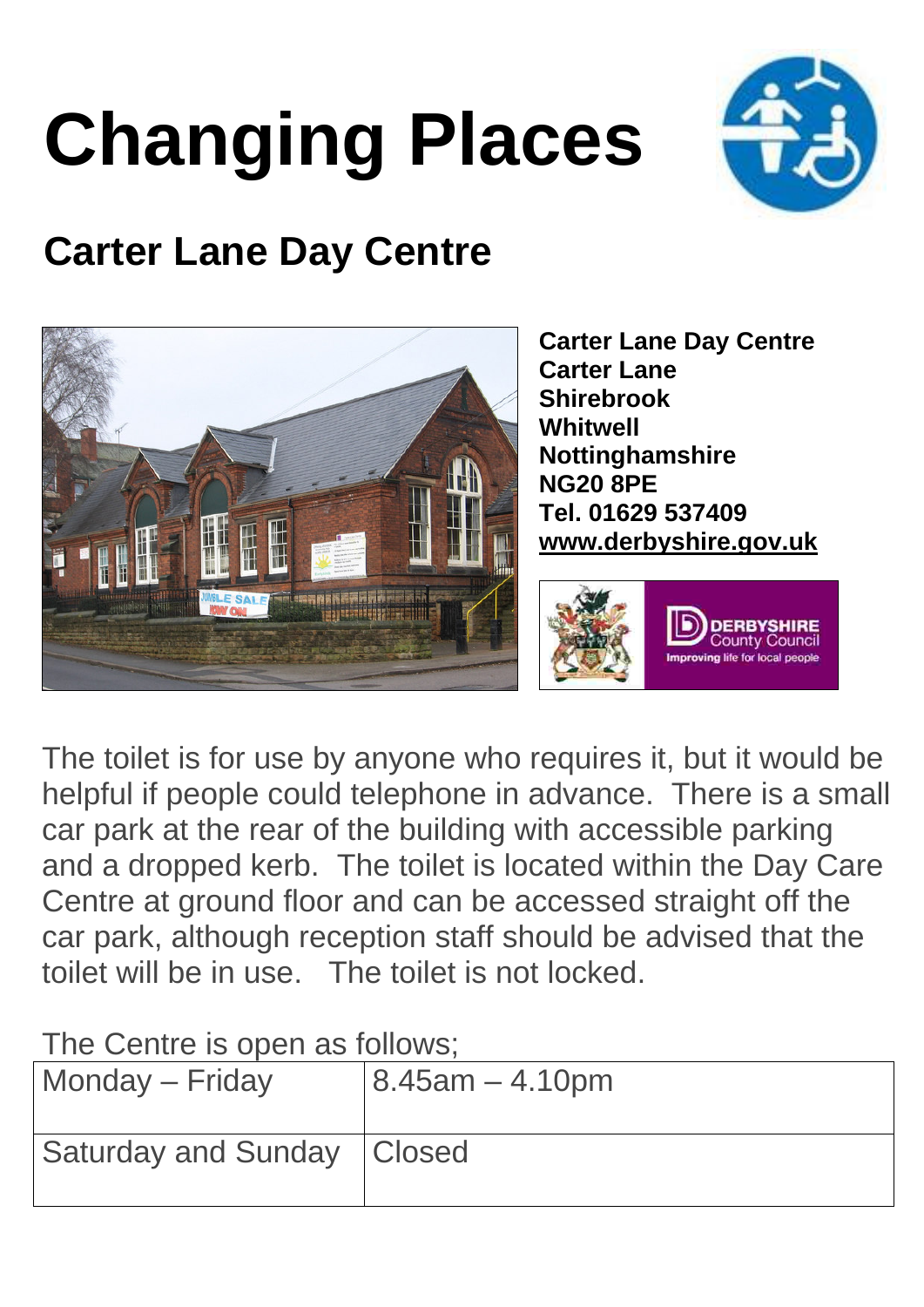Equipment and layout

| Very large room with plenty  | Adult sized, height-adjustable, |
|------------------------------|---------------------------------|
| of space for manoeuvrability | free standing (mobile)          |
| and assistance               | changing couch/shower           |
|                              | couch                           |
| Mobile hoist system          | Toilet with space either side   |
|                              | for assistance                  |
| Shower and shower chair      | Large waste disposal bin        |
| Wash hand basin              | <b>Heated room</b>              |
| Non-slip floor               | <b>Grab-rails for support</b>   |



Spacious area with plenty of room for manoeuvrability



Changing/shower couch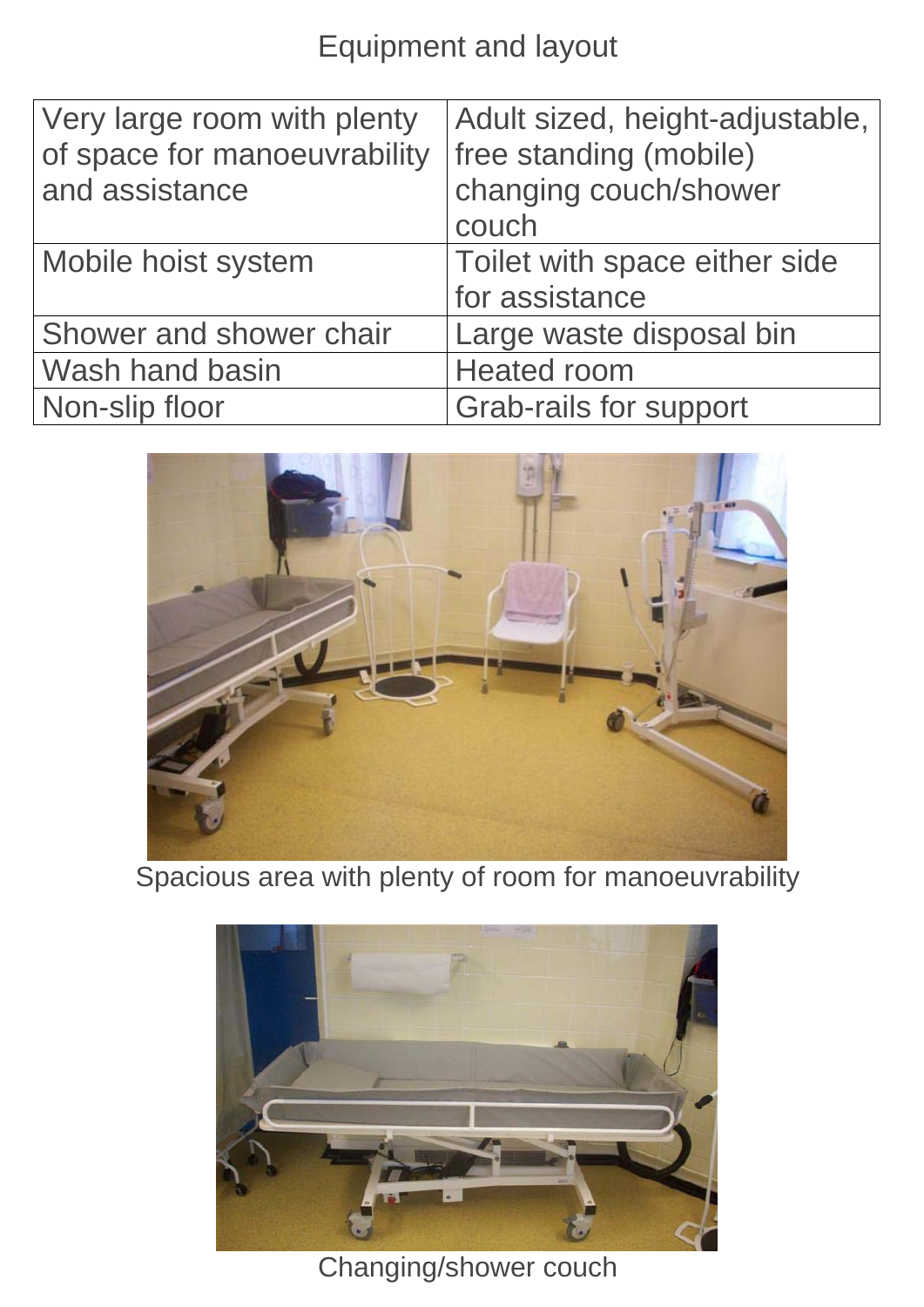

Mobile hoist



Toilet with space for assistance